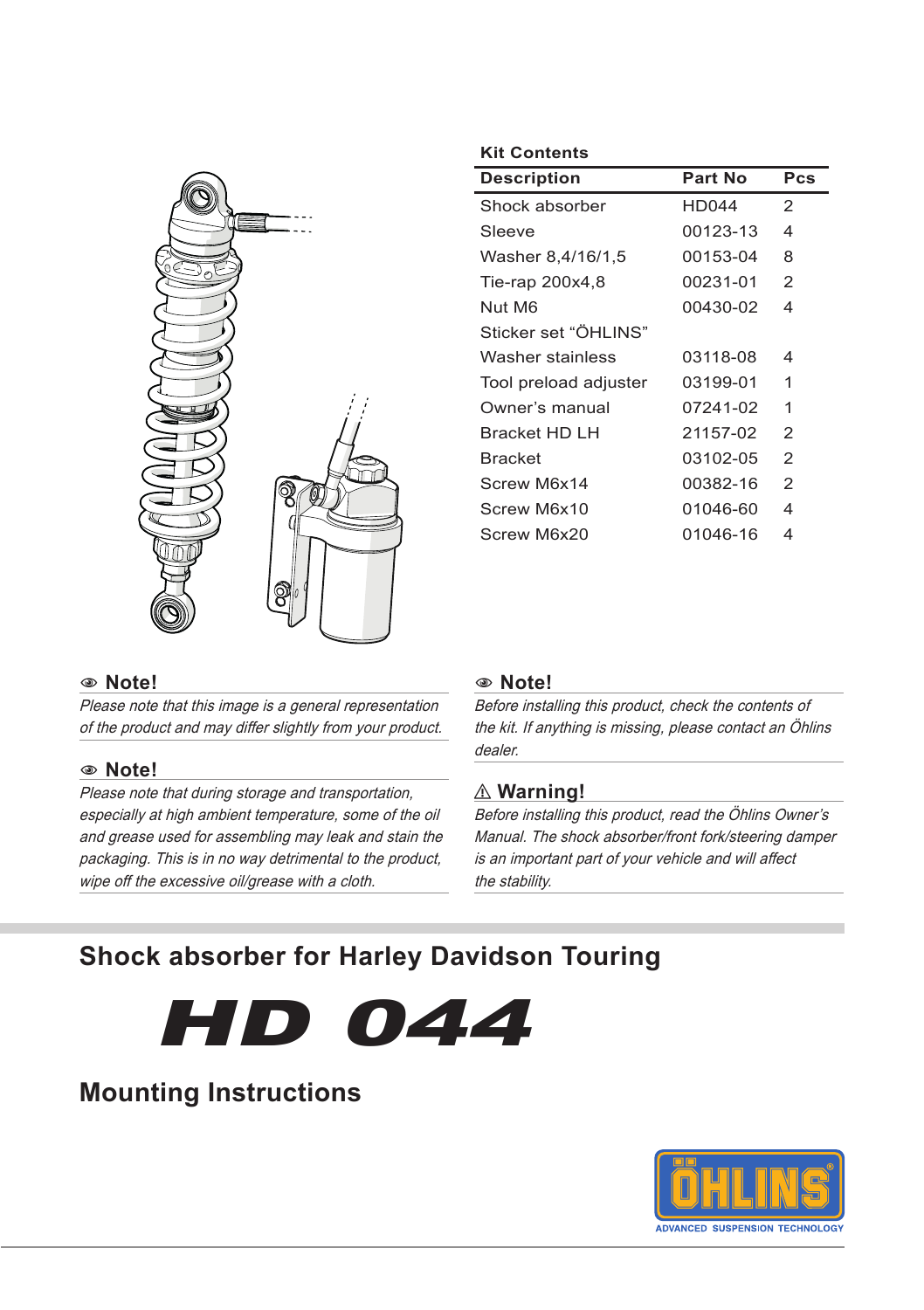# **MOUNTING INSTRUCTIONS**

### ⚠ **Warning!**

It is advisable to have an Öhlins dealer install the shock absorber/front fork/steering damper.

### ⚠ **Warning!**

If working on a raised vehicle, ensure it is securely supported so that it will not tip.

#### 1 **Note!**

Before mounting this product clean the vehicle thoroughly.

#### 1 **Note!**

When working on this product, always see the Vehicle Service Manual for vehicle specific procedures and important data.

#### **1**

Put the motorcycle on a workstand so that the rear wheel barely touches the ground.

#### **2**

Remove the original shock absorber.

#### **3**

Use the sleeves (00123-13) and washers (03118-08) in the end eye according to the figure.

#### 1 **Note!**

If the swingarm/frame and/or aftermarket accessories cause misalignment, use washer(s) (03118-08).

#### 1 **Note!**

Lower the vehicle so that the suspension is slightly compressed before tightening the screws.

### ✋**✋ Caution!**

Ensure that all screws are tightened to the correct torque and that nothing fouls or restricts movement of the shock absorber/front fork/steering damper when the suspension is fully compressed or extended.

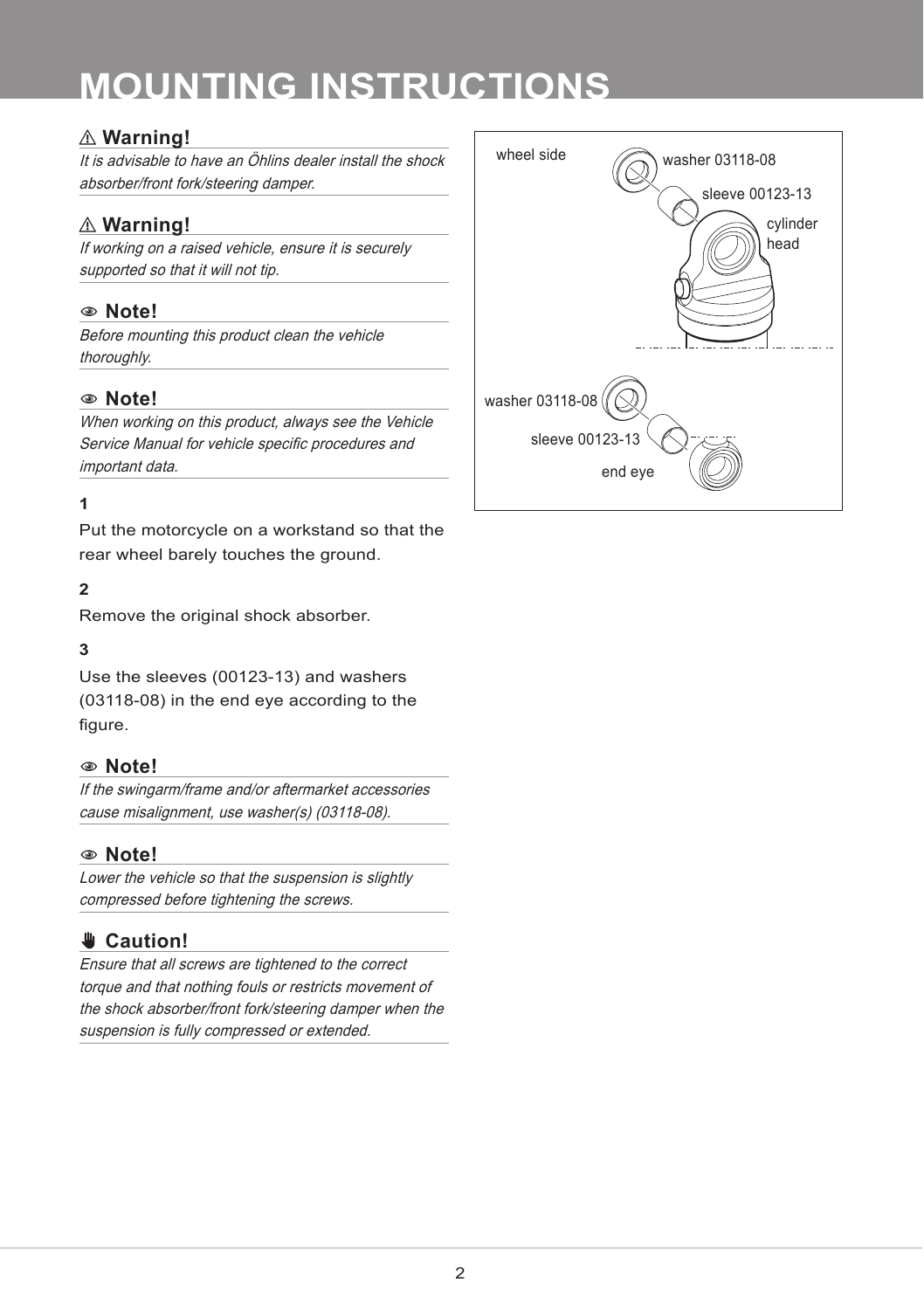# **MOUNTING INSTRUCTIONS**







**Left Side Right Side**